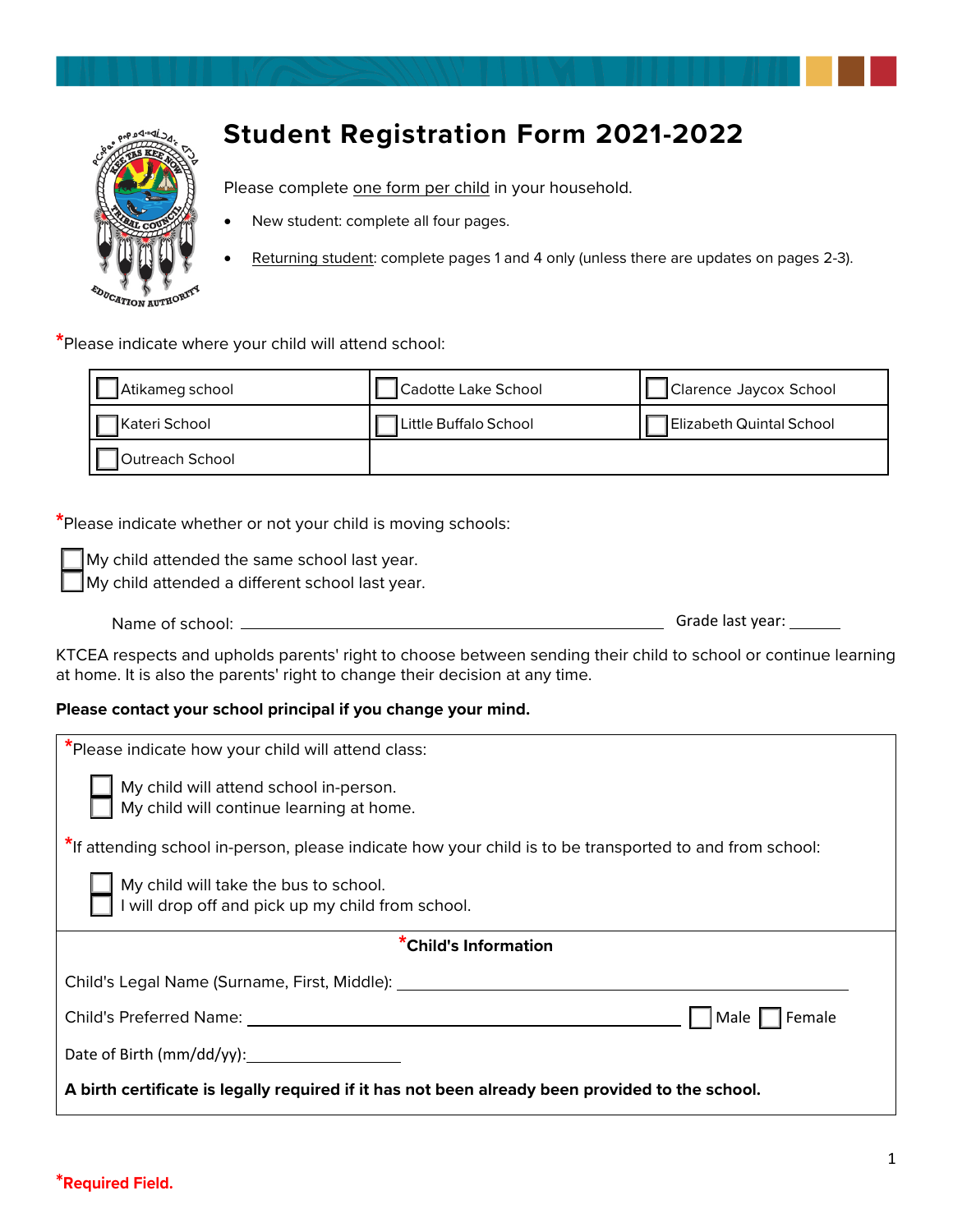| Page 2 and 3 MUST be completed for all NEW STUDENTS.                                                          |              |  |  |
|---------------------------------------------------------------------------------------------------------------|--------------|--|--|
| Returning students - only complete this section if updates are needed.                                        |              |  |  |
| <b>Child's Documentation</b>                                                                                  |              |  |  |
|                                                                                                               |              |  |  |
|                                                                                                               |              |  |  |
|                                                                                                               |              |  |  |
|                                                                                                               |              |  |  |
|                                                                                                               |              |  |  |
| <b>Primary Caregiver Information</b>                                                                          |              |  |  |
| Primary Caregiver Name: 2008 and 2009 and 2009 and 2009 and 2009 and 2009 and 2009 and 2009 and 2009 and 2009 |              |  |  |
|                                                                                                               |              |  |  |
|                                                                                                               |              |  |  |
|                                                                                                               |              |  |  |
|                                                                                                               |              |  |  |
|                                                                                                               |              |  |  |
|                                                                                                               |              |  |  |
|                                                                                                               |              |  |  |
| <b>Alternative Caregiver Information</b>                                                                      |              |  |  |
|                                                                                                               |              |  |  |
| Home Address:                                                                                                 |              |  |  |
|                                                                                                               | Postal Code: |  |  |
|                                                                                                               |              |  |  |
|                                                                                                               |              |  |  |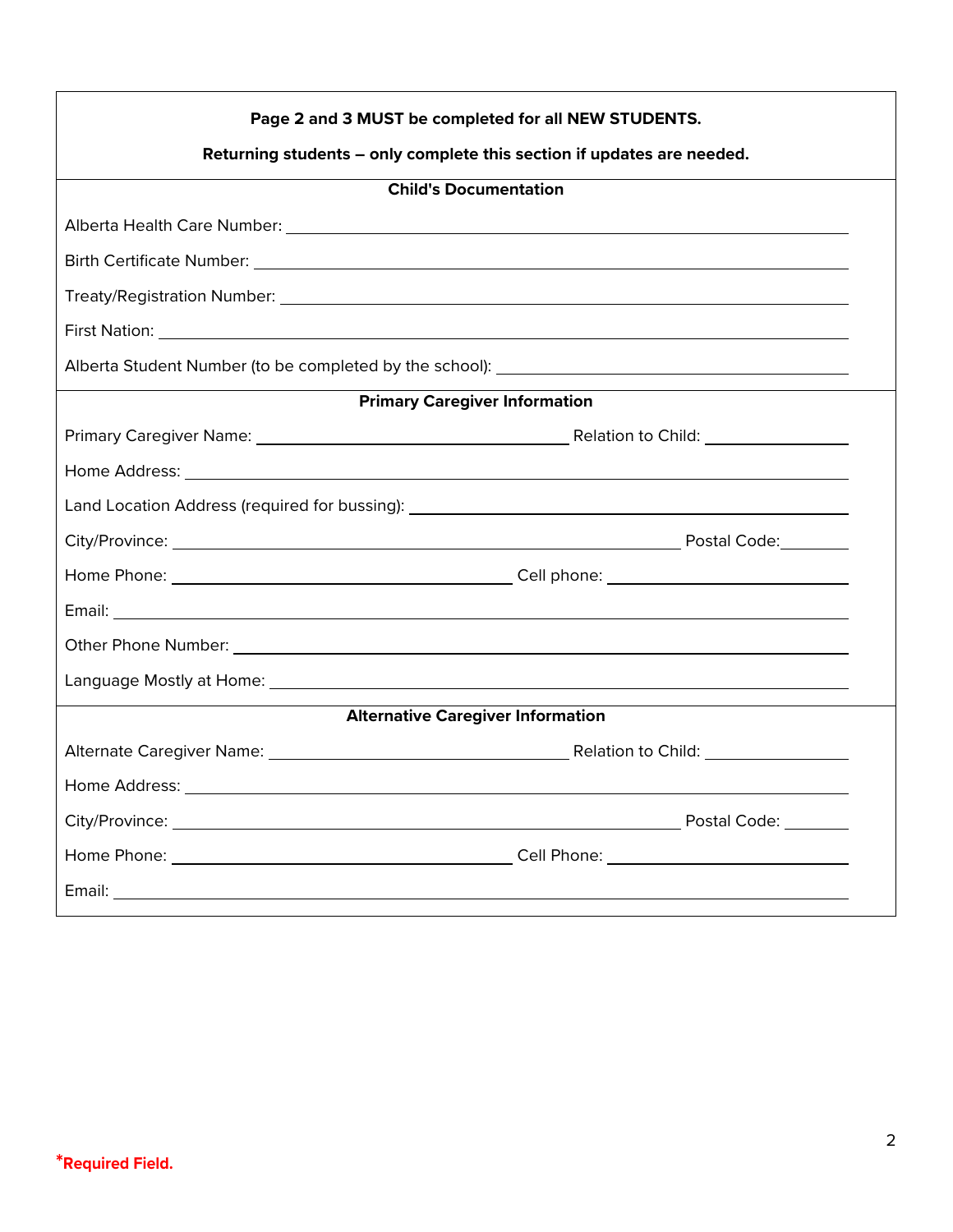| <b>Emergency Contact 1</b>                                                              |  |  |  |  |
|-----------------------------------------------------------------------------------------|--|--|--|--|
|                                                                                         |  |  |  |  |
|                                                                                         |  |  |  |  |
| <b>Emergency Contact 2</b>                                                              |  |  |  |  |
|                                                                                         |  |  |  |  |
|                                                                                         |  |  |  |  |
| <b>Medical Information</b>                                                              |  |  |  |  |
|                                                                                         |  |  |  |  |
|                                                                                         |  |  |  |  |
|                                                                                         |  |  |  |  |
|                                                                                         |  |  |  |  |
| Are there any health issues or allergies the school should be aware of? Please explain: |  |  |  |  |
|                                                                                         |  |  |  |  |
|                                                                                         |  |  |  |  |
|                                                                                         |  |  |  |  |
|                                                                                         |  |  |  |  |
| ,我们也不会有什么。""我们的人,我们也不会有什么?""我们的人,我们也不会有什么?""我们的人,我们也不会有什么?""我们的人,我们也不会有什么?""我们的人        |  |  |  |  |
| ,我们也不会有什么。""我们的人,我们也不会有什么?""我们的人,我们也不会有什么?""我们的人,我们也不会有什么?""我们的人,我们也不会有什么?""我们的人        |  |  |  |  |
|                                                                                         |  |  |  |  |
| ,我们也不会有什么。""我们的人,我们也不会有什么?""我们的人,我们也不会有什么?""我们的人,我们也不会有什么?""我们的人,我们也不会有什么?""我们的人        |  |  |  |  |
|                                                                                         |  |  |  |  |
|                                                                                         |  |  |  |  |
|                                                                                         |  |  |  |  |
|                                                                                         |  |  |  |  |
|                                                                                         |  |  |  |  |
|                                                                                         |  |  |  |  |
|                                                                                         |  |  |  |  |
|                                                                                         |  |  |  |  |
|                                                                                         |  |  |  |  |
|                                                                                         |  |  |  |  |
|                                                                                         |  |  |  |  |